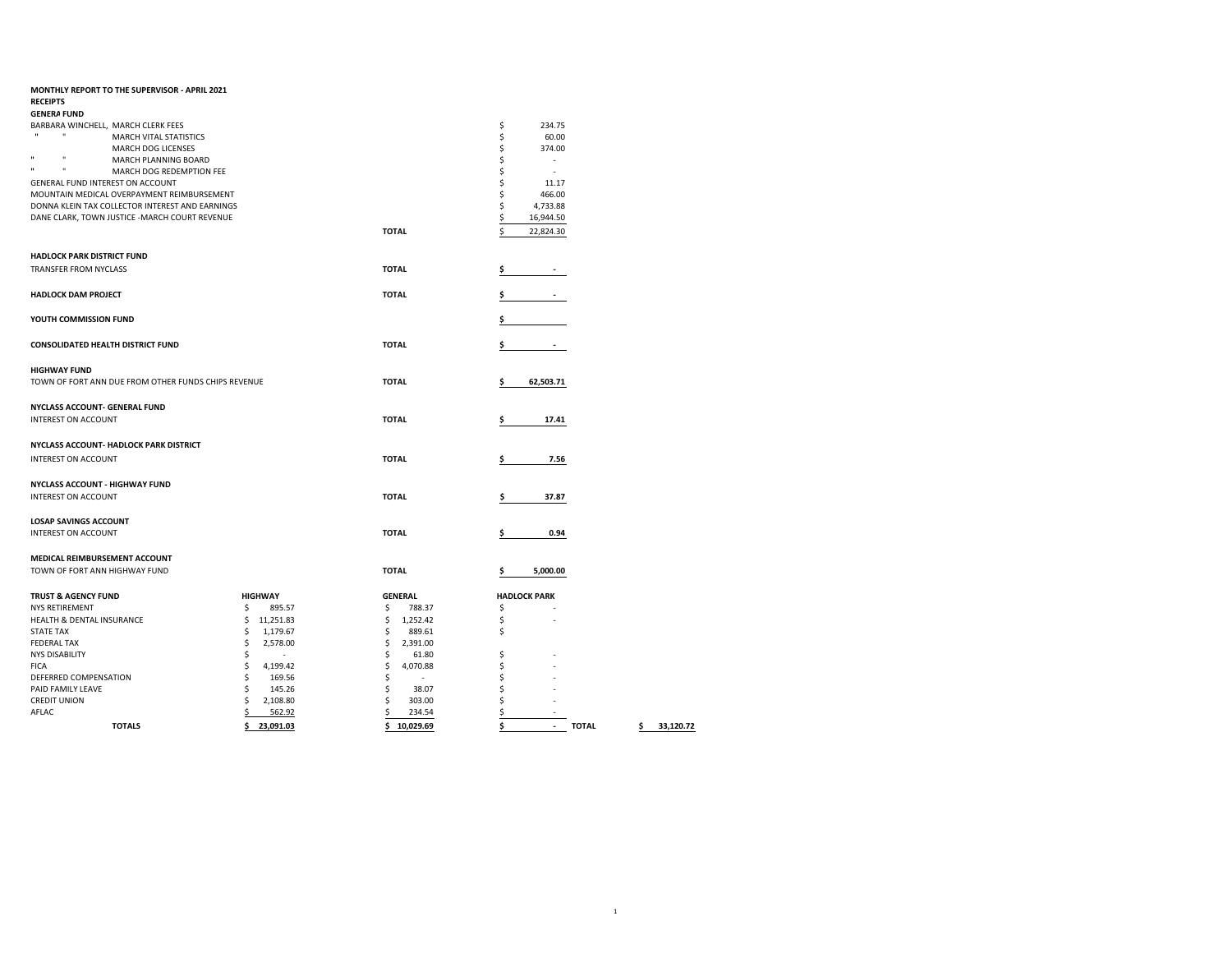### **DISBURSEMENTS** .

| <b>GENERAL FUND</b>                                            |              |     |                          | <b>HIGHWAY FUND-OV (DB)</b>      |    |            |
|----------------------------------------------------------------|--------------|-----|--------------------------|----------------------------------|----|------------|
| STATE COMPTROLLER - STATE SHARE OF JUSTICE COURT REVENUE -     |              | \$  |                          | ABSTRACT                         | \$ | 4,514.86   |
| PAYROLL                                                        |              | \$  | 27,022.00                | HEALTH INSURANCE                 | \$ | 15,830.71  |
| TOWN SHARE FICA                                                |              | \$  | 2,035.44                 | PAYROLL                          | \$ | 28,431.48  |
| TOWN BOARD EXPENSE                                             |              | Ś   | 30.40                    | TOWN SHARE FICA                  |    | 2,099.71   |
| SUPERVISORS EXPENSE                                            |              | \$  | 681.75                   |                                  |    | 50,876.76  |
| CENTRAL COMMUNICATIONS                                         |              | \$  | 317.81                   |                                  |    |            |
| <b>ATTORNEY EXPENSE</b>                                        |              | Ś   | 775.00                   | <b>HIGHWAY FUND-TW (DA)</b>      |    |            |
| TOWN OF FORT ANN HIGHWAY FUND-DUE TO OTHER FUNDS CHIPS REVENUE |              | Ś   | 62.503.71                | ABSTRACT                         | s  | 15,083.84  |
| JUSTICE COURT EXPENSE                                          |              | \$  | 154.44                   | <b>BAN PAYMENT</b>               |    | 37,798.27  |
| TOWN CLERK EXPENSE                                             |              | \$  |                          |                                  |    | 52,882.11  |
| TAX COLLECTOR                                                  |              | \$  | 3.44                     | <b>TOTAL</b>                     | Ś  | 103,758.87 |
| AMBULANCE SERVICES                                             |              | \$  | 32,500.00                |                                  |    |            |
| <b>CENTRAL PRINTINGS</b>                                       |              | Ŝ   | 766.28                   | <b>TRUST &amp; AGENCY FUND</b>   |    |            |
| SAFETY INSPECTION EXPENSE                                      |              | \$  | 32.27                    | <b>STATE TAX</b>                 | \$ | 2,072.90   |
| PLANNING BOARD EXPENSE                                         |              | Ŝ   | 280.80                   | AFLAC                            | Ś  | 719.28     |
| TRANSFER TO NYCLASS                                            |              | Ś   | ÷                        | <b>FEDERAL TAX</b>               | \$ | 4,969.00   |
| ASSESSOR CONTRACTUAL                                           |              | \$  | 18,044.44                | NYS DISABILITY/PAID FAMILY LEAVE | \$ | 699.38     |
| TOWN OF FORT ANN JUSTICE COURT TRANSFER IN ERROR               |              | Ŝ   | 2,994.38                 | <b>HEALTH INSURANCE</b>          | s  | 12,504.25  |
| FUEL MANAGEMENT                                                |              | Ś   | 218.13                   | <b>CREDIT UNION</b>              | \$ | 2,411.80   |
| DOG CONTROL                                                    |              |     | $\overline{\phantom{a}}$ | RETIREMENT                       |    | 1,683.94   |
| <b>STREET LIGHTS</b>                                           |              | \$  | 46.09                    | NYS DEFERRED COMP                | Ś  | 166.67     |
| HIGHWAY SUPERINTENDENT EXPENSE                                 |              | \$  | 317.40                   | <b>FICA</b>                      |    | 8,270.30   |
| DISABILITY INSURANCE                                           |              | Ś   | 61.80                    | <b>TOTAL</b>                     |    | 33,497.52  |
| HEALTH INSURANCE                                               |              | Ś.  | 1,071.94                 |                                  |    |            |
| <b>BUILDINGS EXPENSE</b>                                       |              | \$  | 3,199.72                 |                                  |    |            |
|                                                                |              |     | \$153,057.24             |                                  |    |            |
| <b>HADLOCK PARK DISTRICT</b>                                   |              |     |                          |                                  |    |            |
|                                                                |              | \$  | ÷.                       |                                  |    |            |
| PAYROLL<br>TOWN SHARE FICA                                     |              |     |                          |                                  |    |            |
|                                                                |              | \$  |                          |                                  |    |            |
|                                                                | <b>TOTAL</b> |     |                          |                                  |    |            |
| YOUTH COMMISSION FUND                                          | <b>TOTAL</b> | s   | $\sim$                   |                                  |    |            |
|                                                                |              |     |                          |                                  |    |            |
| <b>CONSOLIDATED HEALTH</b>                                     | <b>TOTAL</b> | \$. | <b>Contract Contract</b> |                                  |    |            |
|                                                                |              |     |                          |                                  |    |            |
| NYCLASS ACCOUNT - GENERAL FUND                                 |              |     |                          |                                  |    |            |
| TRANSFER TO GENERAL FUND                                       | <b>TOTAL</b> | Ş.  |                          |                                  |    |            |
|                                                                |              |     |                          |                                  |    |            |
| NYCLASS ACCOUNT-HADLOCK PARK DISTRICT                          |              |     |                          |                                  |    |            |
| TRANSFER TO HADLOCK PARK CHECKING                              | <b>TOTAL</b> | \$  |                          |                                  |    |            |
| NYCLASS ACCOUNT - HIGHWAY FUND                                 |              |     |                          |                                  |    |            |
| TRANSFER TO HIGHWAY CHECKING ACCOUNT                           | <b>TOTAL</b> |     |                          |                                  |    |            |
|                                                                |              |     |                          |                                  |    |            |
| <b>LOSAP SAVINGS ACCOUNT</b>                                   |              |     |                          |                                  |    |            |
| TRANSFER TO GENERAL FUND PILOT KNOB CONTRIBUTION               | <b>TOTAL</b> | Ş.  |                          |                                  |    |            |
|                                                                |              |     |                          |                                  |    |            |
| MEDICAL REIMBURSEMENT ACCOUNT                                  |              |     |                          |                                  |    |            |
| AC TRANSFER TO CDPHP SETTLEMENTS                               | <b>TOTAL</b> | s.  | 4,873.55                 |                                  |    |            |
|                                                                |              |     |                          |                                  |    |            |

| <b>HIGHWAY FUND-OV (DB)</b>      |                  |
|----------------------------------|------------------|
| <b>ABSTRACT</b>                  | \$<br>4.514.86   |
| <b>HEALTH INSURANCE</b>          | \$<br>15,830.71  |
| PAYROLL                          | \$<br>28,431.48  |
| <b>TOWN SHARE FICA</b>           | \$<br>2,099.71   |
|                                  | \$<br>50,876.76  |
| <b>HIGHWAY FUND-TW (DA)</b>      |                  |
| <b>ABSTRACT</b>                  | \$<br>15.083.84  |
| <b>BAN PAYMENT</b>               | \$<br>37,798.27  |
|                                  | \$<br>52,882.11  |
| <b>TOTAL</b>                     | \$<br>103.758.87 |
| <b>TRUST &amp; AGENCY FUND</b>   |                  |
| <b>STATE TAX</b>                 | \$<br>2,072.90   |
| AFLAC                            | \$<br>719.28     |
| <b>FEDERAL TAX</b>               | \$<br>4,969.00   |
| NYS DISABILITY/PAID FAMILY LEAVE | \$<br>699.38     |
| <b>HEALTH INSURANCE</b>          | \$<br>12,504.25  |
| <b>CREDIT UNION</b>              | \$<br>2,411.80   |
| <b>RETIREMENT</b>                | \$<br>1.683.94   |
| NYS DEFERRED COMP                | \$<br>166.67     |
| <b>FICA</b>                      | \$<br>8,270.30   |
| <b>TOTAL</b>                     | \$<br>33.497.52  |